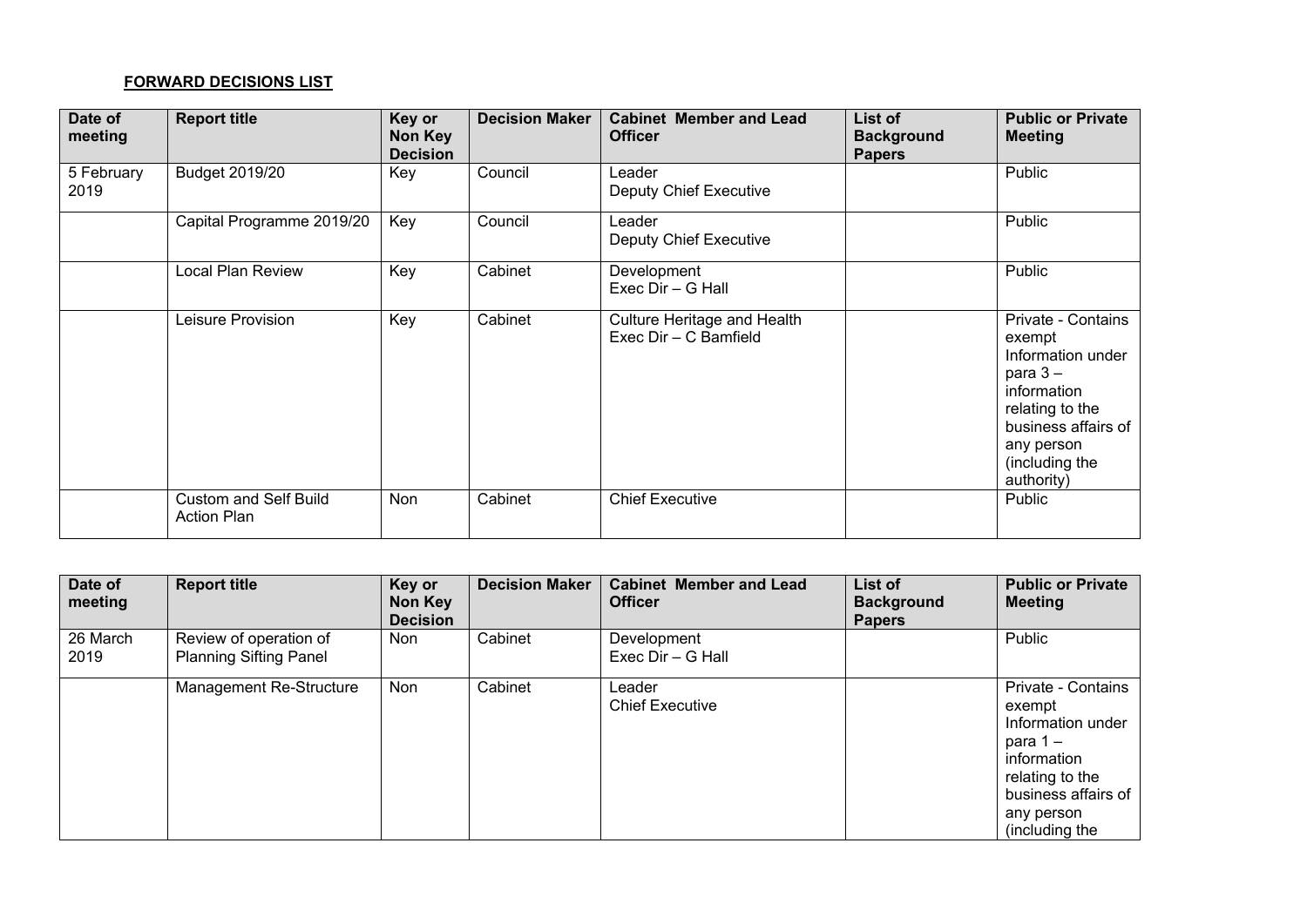|                                                            |     |         |                                                                  | authority)                                                                                                                                                                                                                    |
|------------------------------------------------------------|-----|---------|------------------------------------------------------------------|-------------------------------------------------------------------------------------------------------------------------------------------------------------------------------------------------------------------------------|
| <b>Strategic Property</b><br>Acquisition                   | Key | Cabinet | <b>Corporate Projects and Assets</b><br>Exec Dir - C Bamfield    | Private - Contains<br>exempt<br>Information under<br>para $3 -$<br>information<br>relating to the<br>business affairs of<br>any person                                                                                        |
| Nelson Quay King's Lynn -<br><b>Planning and Delivery</b>  | Key | Cabinet | <b>Corporate Projects and Assets</b><br>Exec Dir - C Bamfield    | (including the<br>authority)<br>Private - Contains<br>exempt<br>Information under<br>para $3 -$<br>information<br>relating to the<br>business affairs of                                                                      |
| <b>Proposed Enforced Sales</b><br>case & future procedures | Non | Cabinet | Development<br>Exec Dir - G Hall                                 | any person<br>(including the<br>authority)<br>Private - Contains<br>exempt<br>Information under<br>para $3-$<br>information<br>relating to the                                                                                |
| Development Options -<br>Hunstanton                        | Key | Council | Performance and Economic<br>Development<br>Exec Dir - C Bamfield | business affairs of<br>any person<br>(including the<br>authority)<br>Private - Contains<br>exempt<br>Information under<br>para $3 -$<br>information<br>relating to the<br>business affairs of<br>any person<br>(including the |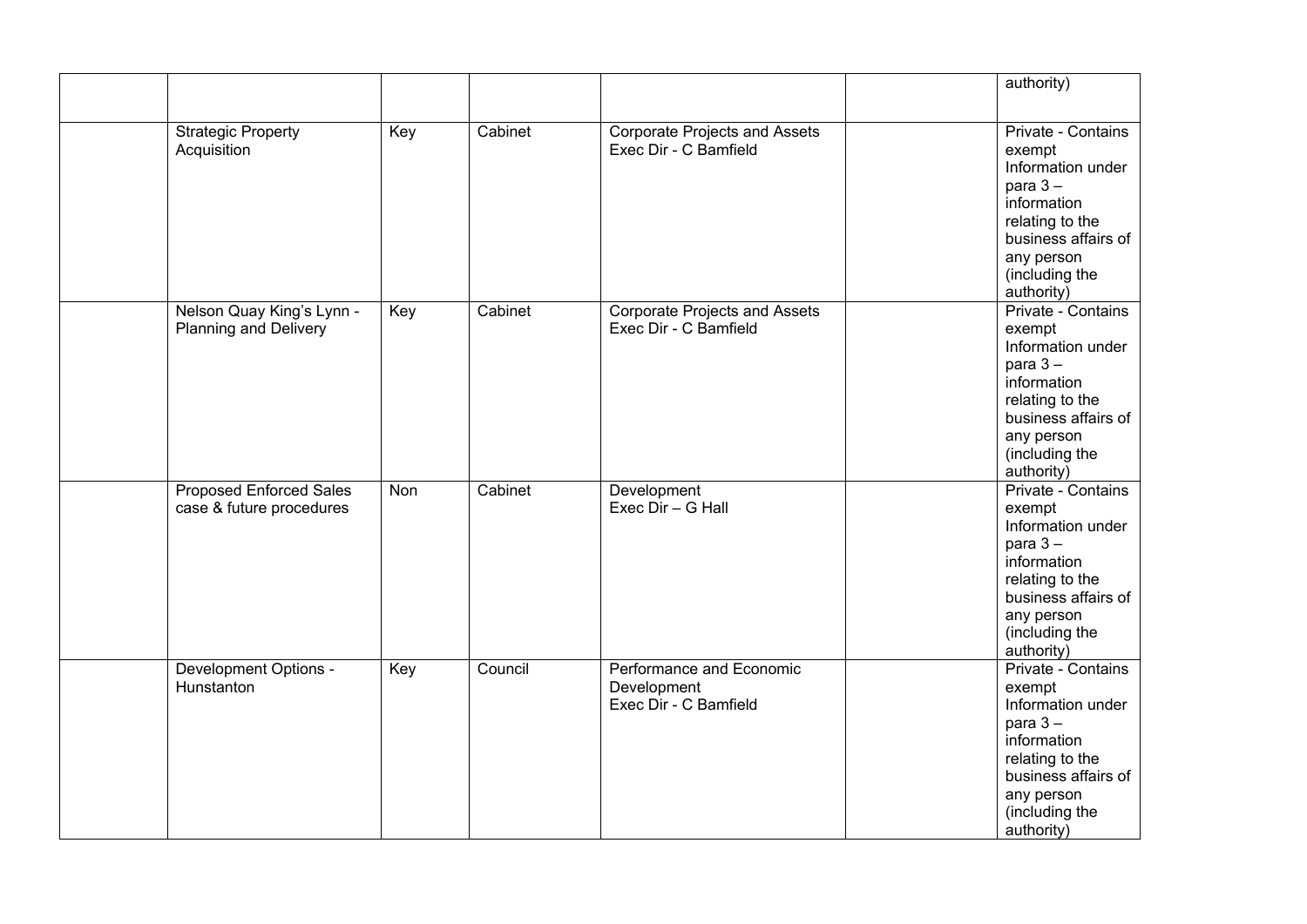| <b>Hunstanton Coastal</b><br>Management Plan          | Key | Cabinet | Environment<br>Exec Dir - G Hall                       | Open                                                                                                                                                                   |
|-------------------------------------------------------|-----|---------|--------------------------------------------------------|------------------------------------------------------------------------------------------------------------------------------------------------------------------------|
| Major Housing Phase 3-<br>Enabling Work for Lynnsport | Key | Council | Corporate Projects and Assets<br>Exec Dir - C Bamfield | Private - Contains<br>exempt<br>Information under<br>para $3-$<br>information<br>relating to the<br>business affairs of<br>any person<br>(including the<br>authority)  |
| Major Housing Project 2                               | Key | Council | Corporate Projects and Assets<br>Exec Dir - C Bamfield | Private - Contains<br>exempt<br>Information under<br>para $3 -$<br>information<br>relating to the<br>business affairs of<br>any person<br>(including the<br>authority) |

| Date of<br>meeting | <b>Report title</b>                                              | Key or<br>Non Key<br><b>Decision</b> | <b>Decision Maker</b> | <b>Cabinet Member and Lead</b><br><b>Officer</b>       | List of<br><b>Background</b><br><b>Papers</b> | <b>Public or Private</b><br><b>Meeting</b>                                                                                                                            |
|--------------------|------------------------------------------------------------------|--------------------------------------|-----------------------|--------------------------------------------------------|-----------------------------------------------|-----------------------------------------------------------------------------------------------------------------------------------------------------------------------|
| 18 June<br>2019    |                                                                  |                                      |                       |                                                        |                                               |                                                                                                                                                                       |
|                    | <b>Strategic Property</b><br>Acquisition                         | Key                                  | Cabinet               | Corporate Projects and Assets<br>Exec Dir - C Bamfield |                                               | Private - Contains<br>exempt<br>Information under<br>para $3-$<br>information<br>relating to the<br>business affairs of<br>any person<br>(including the<br>authority) |
|                    | Difficult to Deliver Site -<br>Hunstanton - Housing With<br>Care | Key                                  | Council               | Corporate Projects and Assets<br>Exec Dir - C Bamfield |                                               | Private - Contains<br>exempt<br>Information under                                                                                                                     |